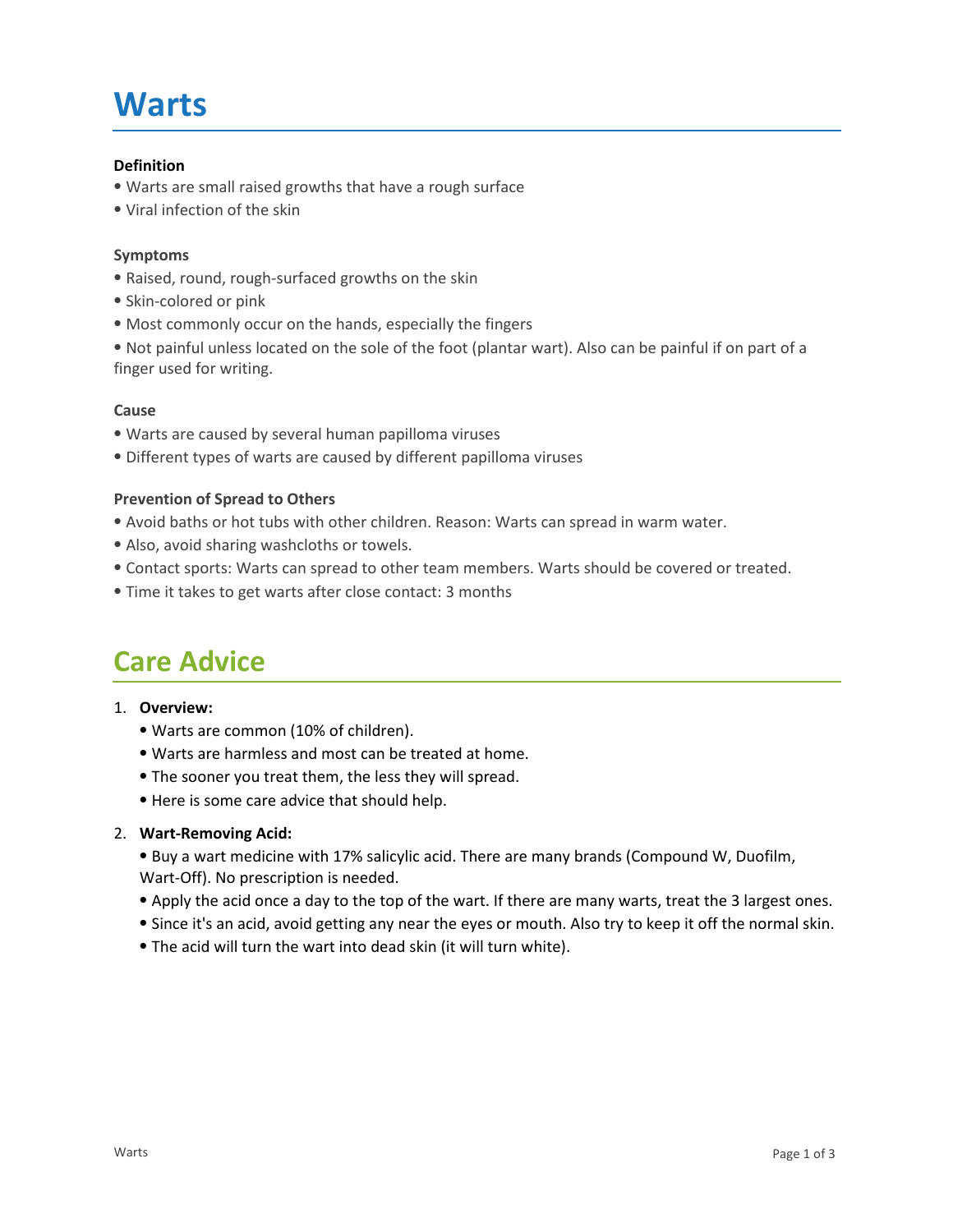#### **Duct Tape - Cover the Wart:** 3.

- ⦁ The acid will work faster if it is covered with duct tape. Do not use regular tape.
- ⦁ If you don't want to use an acid, use duct tape alone.
- ⦁ Covering warts with duct tape can irritate the warts. This will turn on the body's immune system.
- ⦁ Cover as many of the warts as possible. (Cover at least 3 of them.)

⦁ The covered warts become red and start to die. Once this happens, often ALL the warts will go away.

- ⦁ Try to keep the warts covered all the time.
- ⦁ Remove the tape once per day, usually before bathing. Then replace it after bathing.
- ⦁ Some children child object to having the tape on at school. At the very least, tape it every night.

#### **Remove Dead Wart:** 4.

⦁ Once or twice a week, remove the dead wart material. Do this by paring it down with a disposable razor.

⦁ This is easier to do than you think. It shouldn't cause any pain or bleeding.

⦁ Soak the area first in warm water for 10 minutes. (Reason: The dead wart will be easier to remove.)

⦁ Some children won't want you to cut off the layer of dead wart. Rub it off with a washcloth instead.

#### **Prevention of Spread to Other Areas of Your Child's Body:** 5.

⦁ Discourage your child from picking at the wart. Picking it and scratching a new area with the same finger can spread warts. A new wart can form in 1 to 2 months.

- ⦁ Chewing or sucking on them can lead to similar warts on the face.
- ⦁ If your child is doing this, cover the wart with a Band-Aid.
- ⦁ Keep your child's fingernails cut short and wash your child's hands more often.

#### **What to Expect:** 6.

- ⦁ Without treatment, warts go away in about 2 years.
- ⦁ With home treatment, they can usually be cleared up in 2 to 3 months.
- ⦁ There are no shortcuts to treating warts.

#### **Return to School:** 7.

- ⦁ Your child doesn't have to miss any child care or school for warts.
- ⦁ There is only a mild risk that warts spread to others.